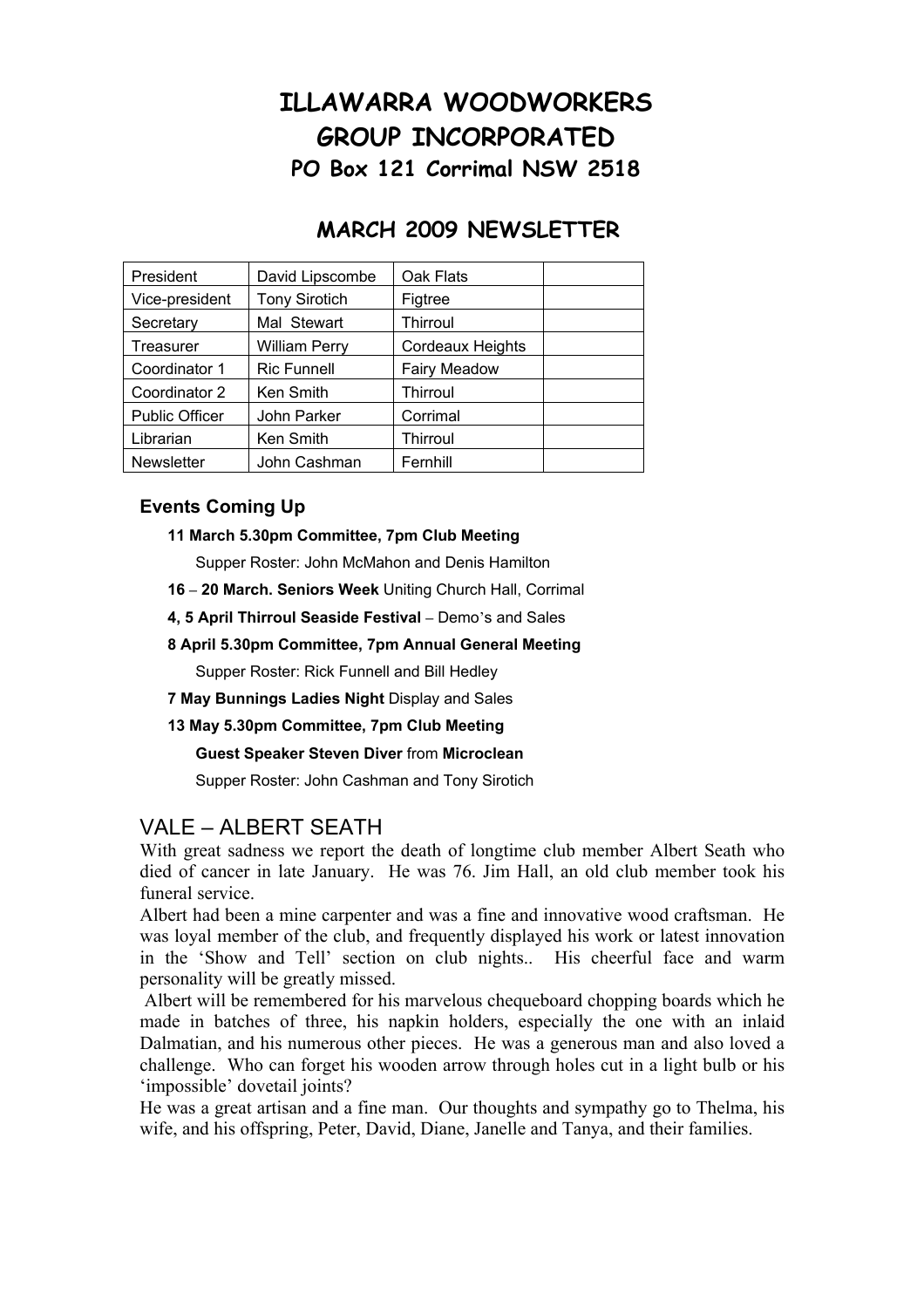**Garage Sale.** The club has bought a couple of sturdy steel cabinets from the estate of John Scott. There are also a number of tools and quite a bit of wood which will be offered first to club members and then at a Garage sale !

## Club Website.

Bill Perry is busy reinvigorating the Club's Website which is ahem! much out of date. But things change and you will be pleasantly surprised to see the final product. It is still in preparation but you will soon be able to check it out.

## Show and Tell

At our February meeting **Terry Elkins** showed a neat little toy duck, a bathroom toy, fitted with a small propeller and a rubber band motor. Terry donated it to the club for sale. Thanks Terry!

Peter Hansen showed a small bowl of Pink She Oak.

Milan Oder showed and donated some turned Office Tidies for the club. Thanks Milan

Rick Funnell showed and donated a bamboo chopping board which he had bought cheaply, but then reconditioned. He also showed and donated a novelty toy car zigzag. Thanks Rick.

At the December meeting last year **Colin Shaw** showed a variation made on a Makita Router

**Peter Hansen** showed 5 deliciously turned little Chrismas trees which he donated to the club Thanks Peter!

**Frank Cescon** showed some ingenious turned vases and containers and small kangaroos. Also donated. Thanks Frank! **Milan Oder** showed a mangrove tree lampshade. That was stunning. The base was fashioned from a mangrove root and the lampshade was as colourful as any Tiffany lampshade.

**Bunnings BarBQ** At very short notice we were asked to fill in at Bunnings when another group cancelled. Two club Execs swung into action and rustled up another 6 or 7 members and the food stuffs needed. Bunnings require that the BarBQ to be manned from 9.30am to 4pm. All went well, though they ran out of snags about 3pm, and had to race to the butchers. But the boys made some \$800 plus for the club. Congratulations to Dave and Mal and the 'Rustlers.'

#### Saturday Workshops

These are in full swing to prepare items for sale at the Thirroul Seaside Festival and later for the Bulli Show. Workshops will be held every Saturday in March and April, Easter excepted. from early Saturday morning until just after lunch. In May workers will have a month off. Come, join the gang!

## Club Calendar

Rick Funnel, with a little help from the office of his bowling club, has prepared a very neat Club Year Planner for all members. Available at the club

## Annual General Meeting

This will be held next on 8 April at 7pm. As well as reports and the Club's Financial Affairs there will be elections. All Committee positions will be declared vacant. Will you think about taking a position on the Committee? New people and new ideas are always welcome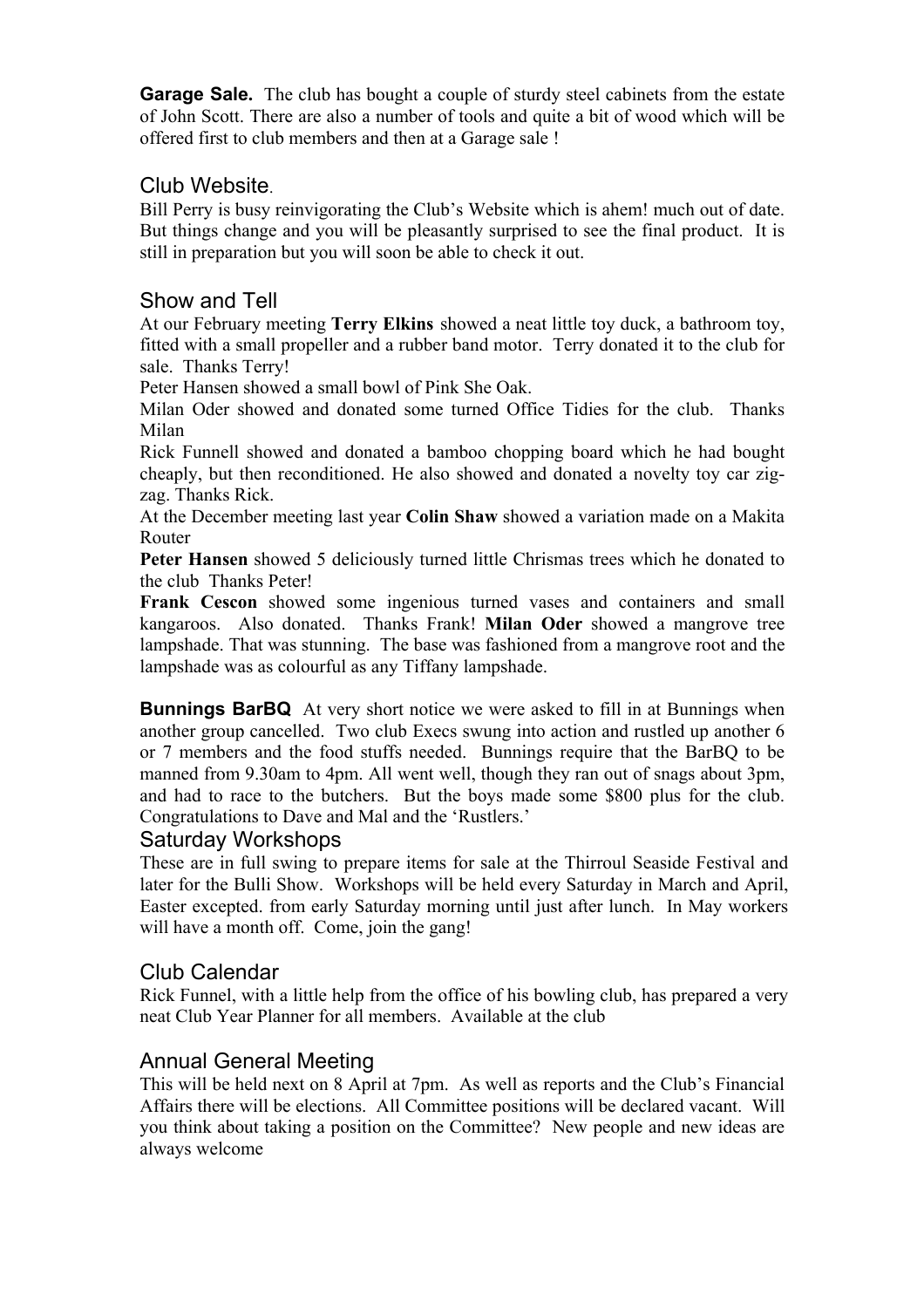#### **FRANK PYNENBURG**



.

Frank is one of the newer members of the club. 'I've just had an ordinary life. Lived it all here in Corrimal,' said Frank as we sat comfortably under the pergola he had built at the back of their house. Water in a small fountain tinkled. Beyond the pergola was a garden, a fold-down caravan, garage and shed.

*Tell me where Pynenburg comes from?* 'It's Dutch. We're from the southern part of Holland. My parents, my sister and two brothers arrived here in 1951. I was born a year later. I was an after-thought ! Initially we all lived in a tent in Corrimal Caravan Park, and only later got a house. My father was a barber, but out here he worked for the

steelworks. Then after a number of years, he was able to set up his own barber shop in East Corrimal. He died many years ago. He should have been a woodworker. He loved working with wood, and was a perfectionist.' Frank and Lynette showed me a candlestick Frank's Dad had carved, rather like a delicate double helix spiral.

*And what of your work?* 'I went to the local schools, and then did upholstery. Then I worked for the mines, Old Bulli and South Bulli, for 11 years, but was laid off when there was a downturn in mining. So I got a job with Lamberts Kitchens in Unanderra. Initially it was delivering for them but later doing some carpentry work. I was with them for 18 years. But I got sick of them and told the boss off. In the meantime, Lynette had bought into a preschool at Figtree. It was called 'Little Graduates' It was pretty run down, but we worked hard and smartened it up. I worked for her for 6 years, and by that stage we had enough to retire on. That was great!

*How did you and Lynette meet?* 'On a blind date' said Frank. 'No .It wasn't quite like that,' said Lynette. 'Dad used to drink at Corrimal Leagues, and he said that there was a nice young bloke there. Mum was horrified. She didn't drink and thought that they were all drunks at that Club. I used to work at Crystals and the Social Club there was having an outing to the Music Hall in Sydney. They said I had to bring a partner. I didn't have anyone at the time, so I wrote an invitation to Frank, and said he wouldn't have to pay anything. He said he would come. We were all to go up in a bus, and when the bus arrived at Corrimal, I found that the girls had tricked me. Frank was the only man aboard! But we got on well together, and soon were married, and then had our two girls. Tanya and Renee.'

*What are they doing now?* Tanya is married and has a girl and a boy, Charlie and Harry. She has a Hair Salon in Woonona. We mind the children a couple of days a week. Renee is a Legal Secretary and has lived in London for eight years. We had a big three months trip over to England and the Continent a couple of years ago. So of course we spent time with Renee and saw a cousin of Frank's in Holland.

*How did you hear about the Club Frank?* 'I had done some building work, and I had Dad's interest in wood. I saw a display of the Club's work in the Library, and I rang up Dave. He told me about the club and invited me to come along. I came on the Saturdays and Peter Hansen gave me lessons on using the lathe. Then a woodworking firm in our street was closing down. They had an auction sale and I bought a Technatool lathe for just \$170. Then I bought some chisels at the Canberra Wood show and Peter gave me the wood and showed me how to turn the handles. A lot of wood I use comes from the club, but I'm glad to give my 'turnings' back to the club. Peter, Dave, Mal and the blokes at the club have been very good to me.'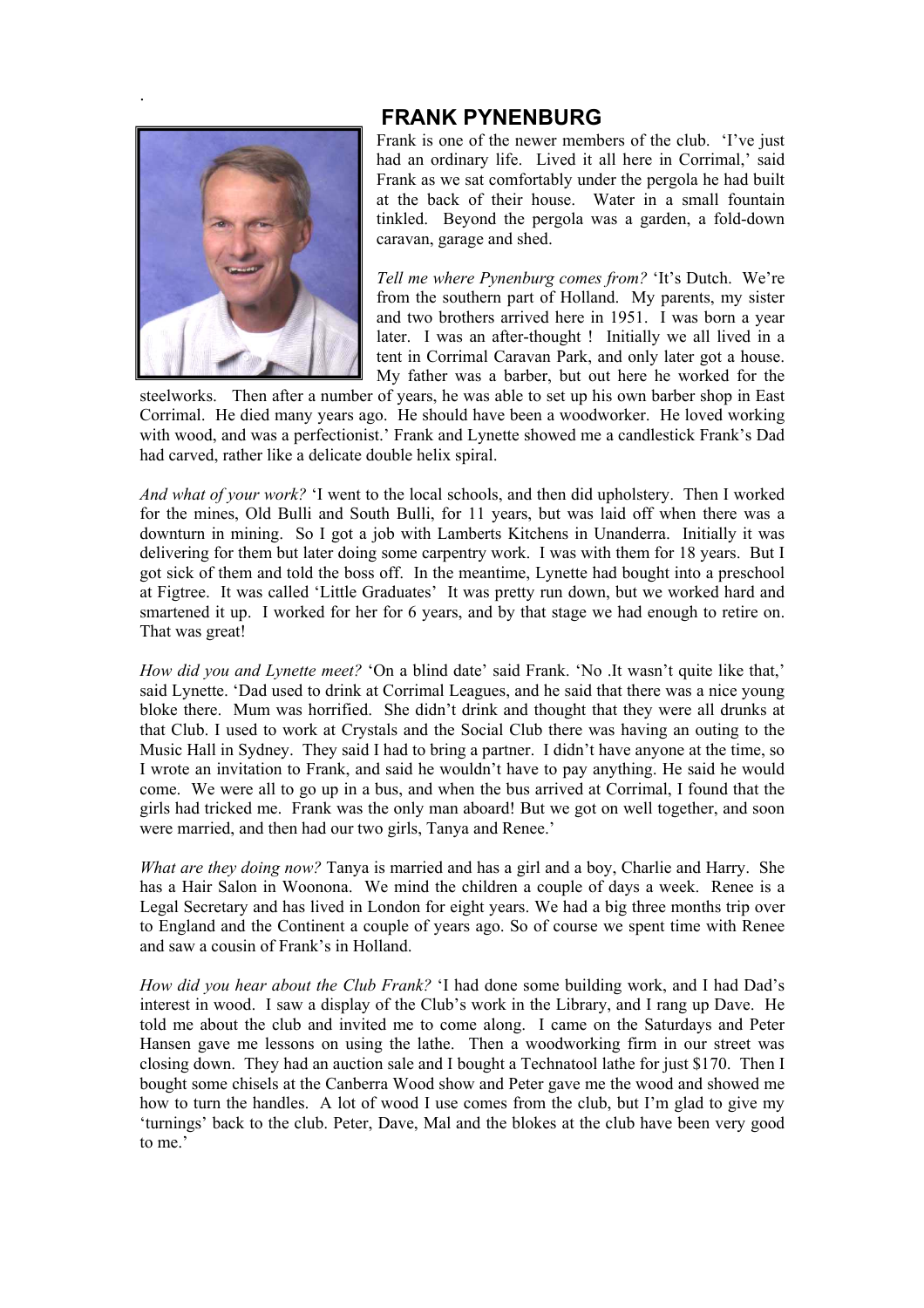Frank took me up to see his small compact workshop with his lathe, a bandsaw and various hand tools. In the garage we passed a small car under a cover. 'This is my baby,' Frank said, drawing back the cover to show a shiny red MG B. 'I got it quite cheaply. The motor and tyres had had it, but I got them fixed up and she goes like a charm. The bloke who sold it to me was almost in tears when I drove it away. He loved this MG, but his wife wanted "something more practical."'

*And the caravan? '*We haven't used it a lot, what with the grandchildren, and my mother who has been in hospital for eight weeks. She is 91 and was going fine up to about six months ago. But then things started to go wrong. She lived nearby, but I had to go round and check on her a few times a day. When my brother came up she was taken to hospital, but I don't think the doctors can help her much at her age !

Lynette said, 'We took the caravan up to Cowra last year. There had been a family mix up years ago and we had lost contact with my brother, Robert. All we knew was that he worked for the local Council. It was a bit like those 'Find My Family' shows on TV. But for privacy reasons the Council officials wouldn't tell us where Bob lived ! So we started asking about him at the pubs, because he had been fond of a drink. But Cowra has seven pubs and three clubs. It wasn't until we reached the fifth pub that anyone had heard of him!' A barmaid there told us, 'I think I know some one in the DMR who might know him' But we pointed out, 'He doesn't work for the DMR, but for the Council.' 'It's all the same up here,' she said, and she made some phone calls, and then told us where the Council depot was. We went there and waited as the workmen were coming back. We almost missed him too, because he had changed a lot. So have we, I guess. He's now quietly living in the old shearer's quarters, on a farm. He makes model ships in this spare time. He's a bit of a loner. We didn't fall into each other's arms, but we met after so many years, and we had a good time of catching up together. We won't lose touch again!'

Not at all bad for 'just an ordinary life!'